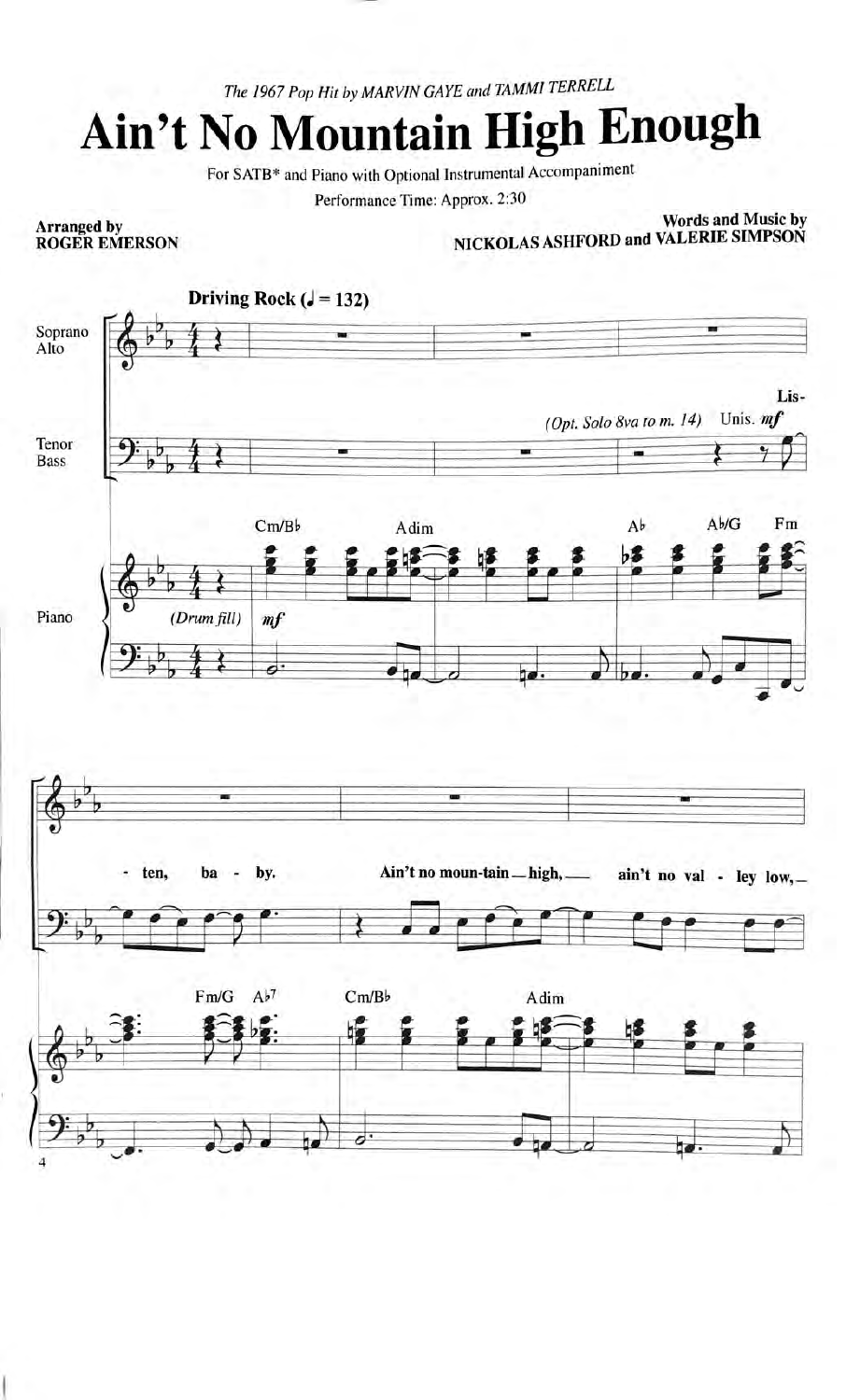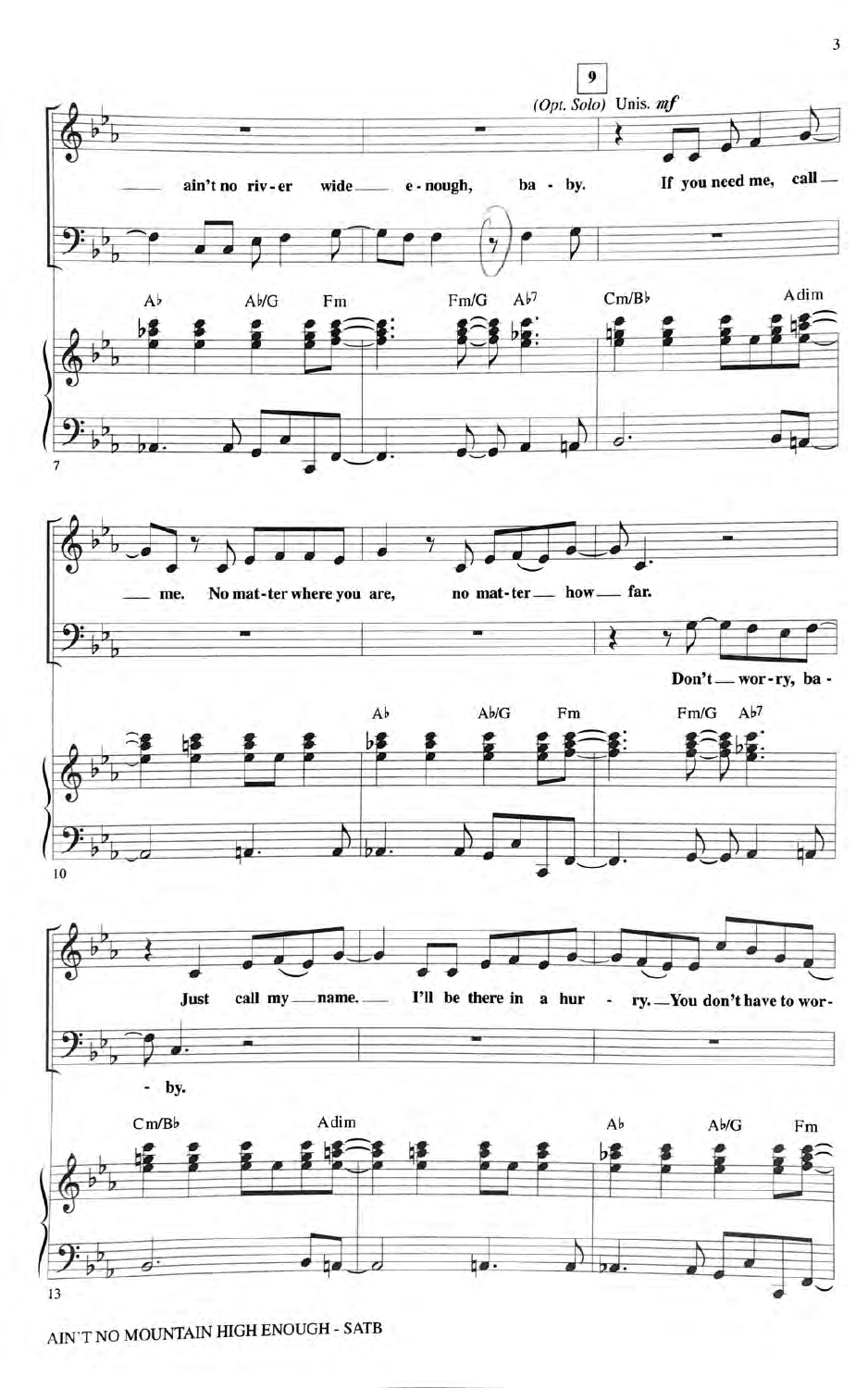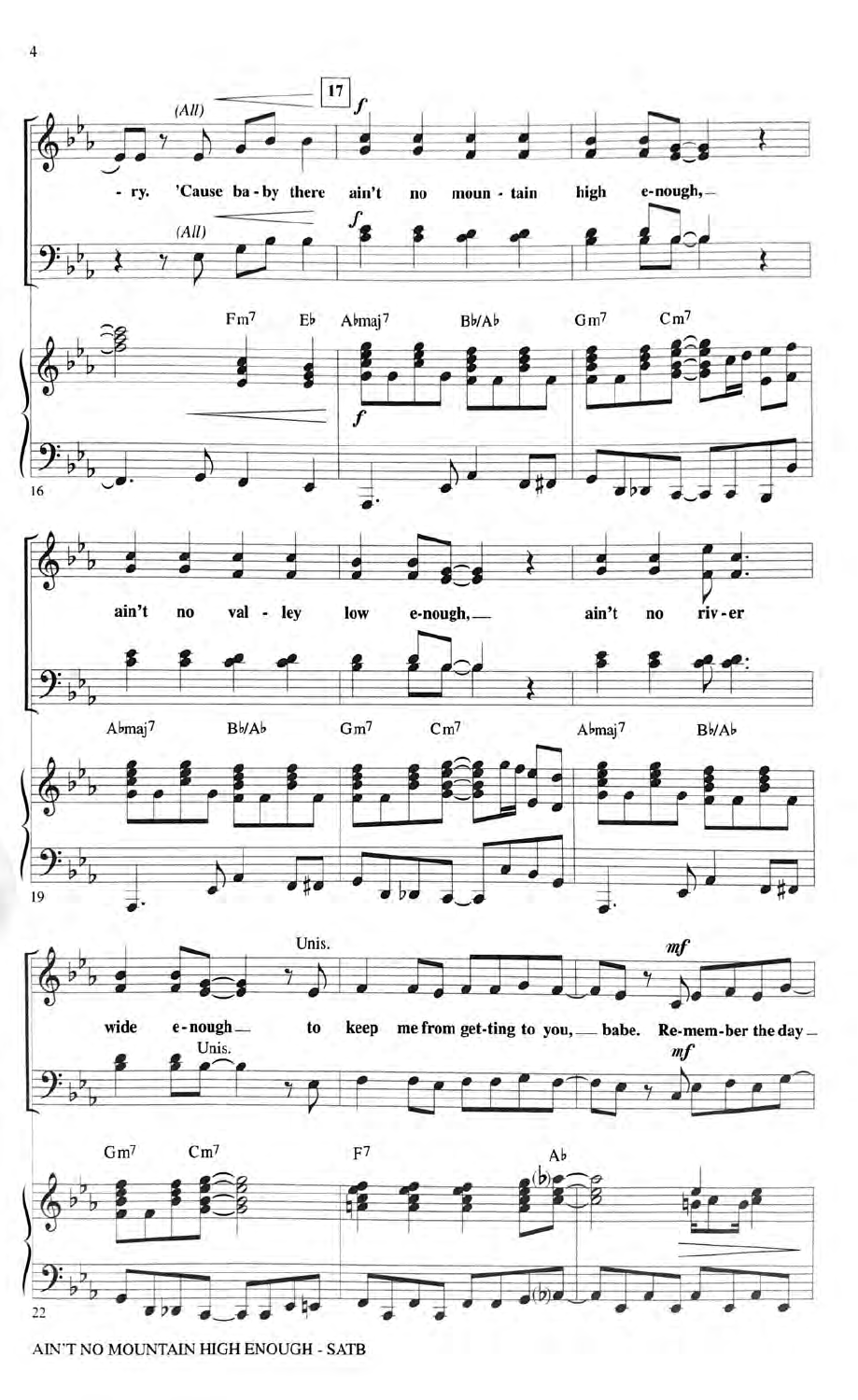

AIN'T NO MOUNTAIN HIGH ENOUGH - SATB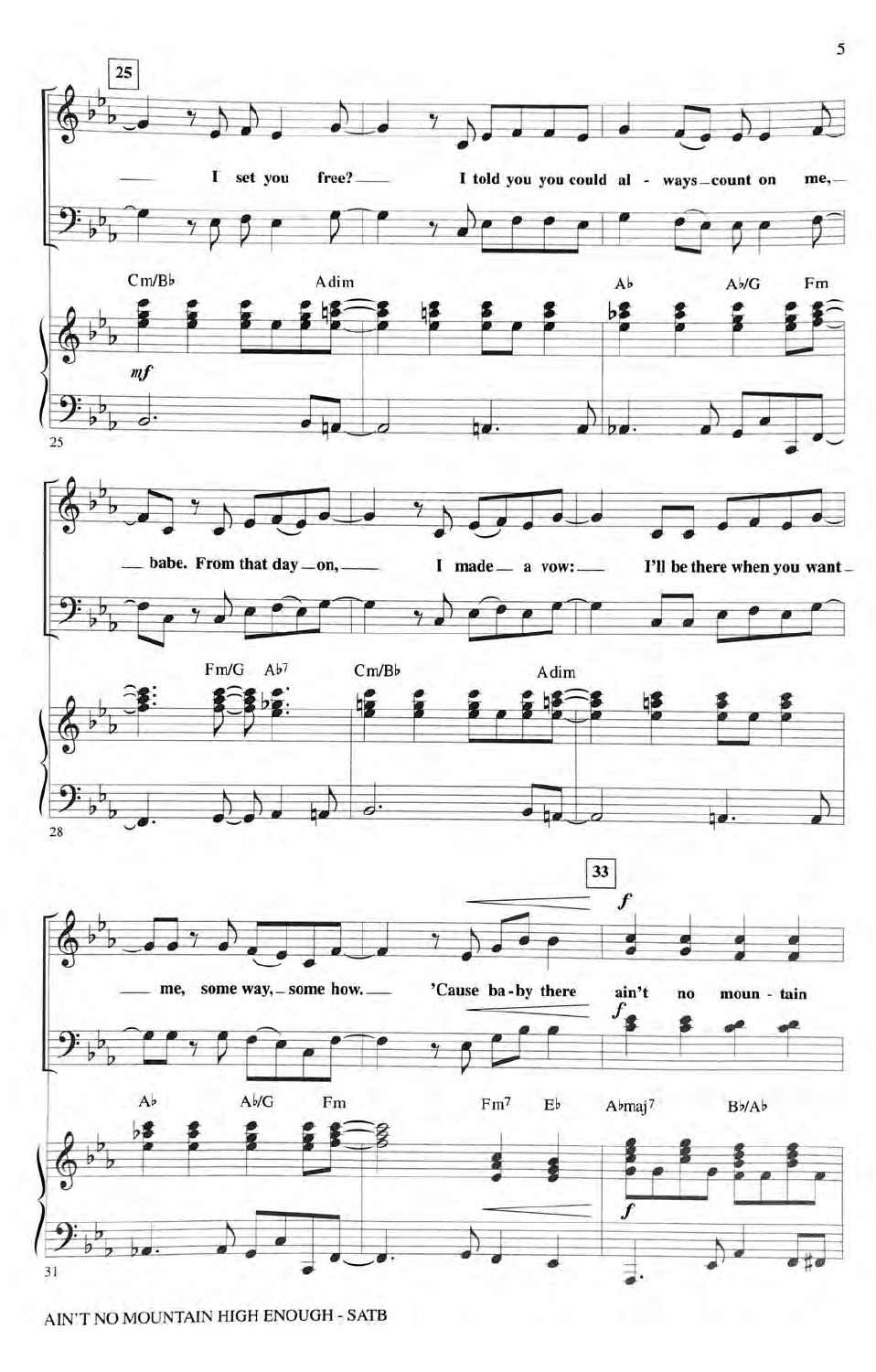

6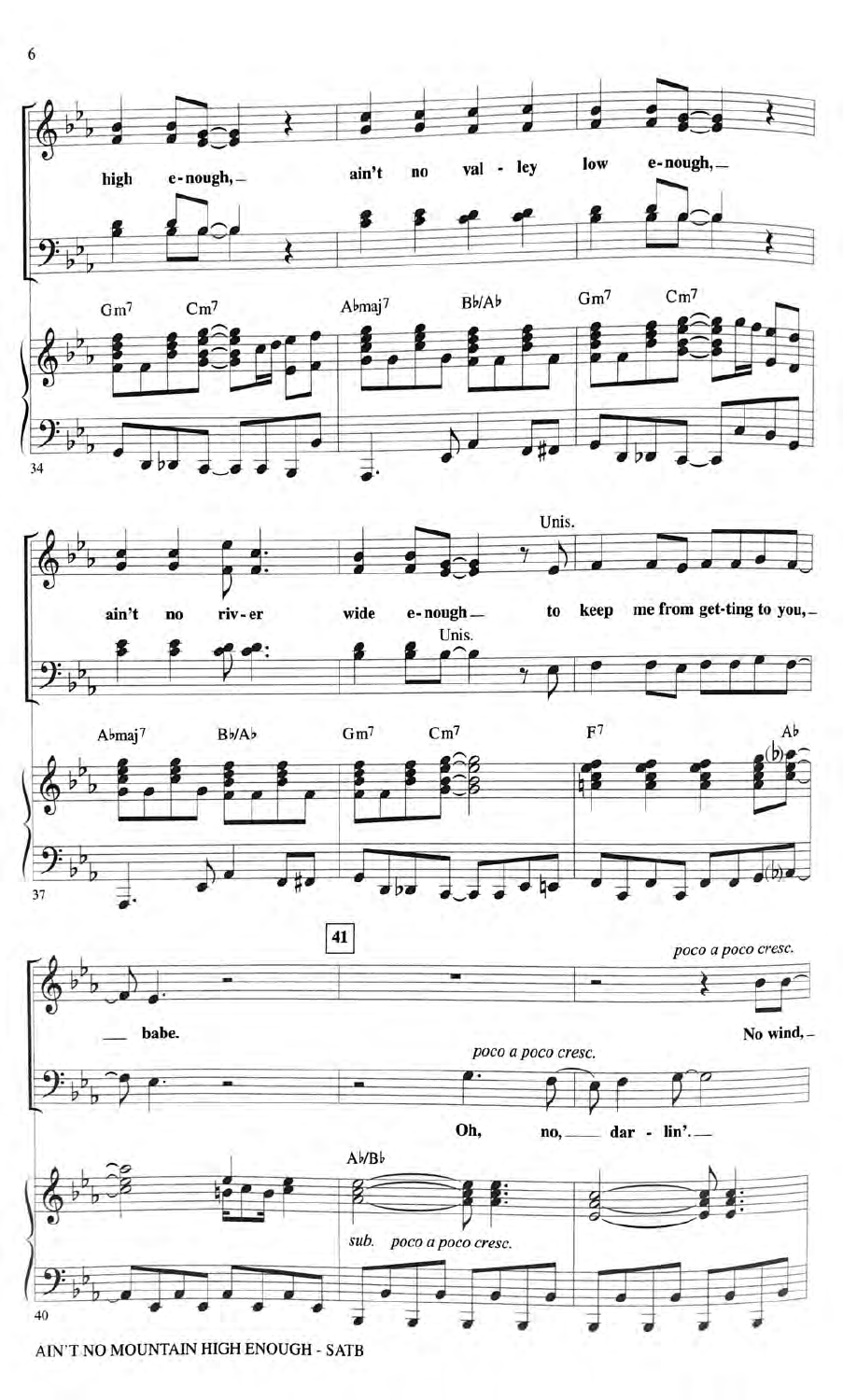

 $\overline{7}$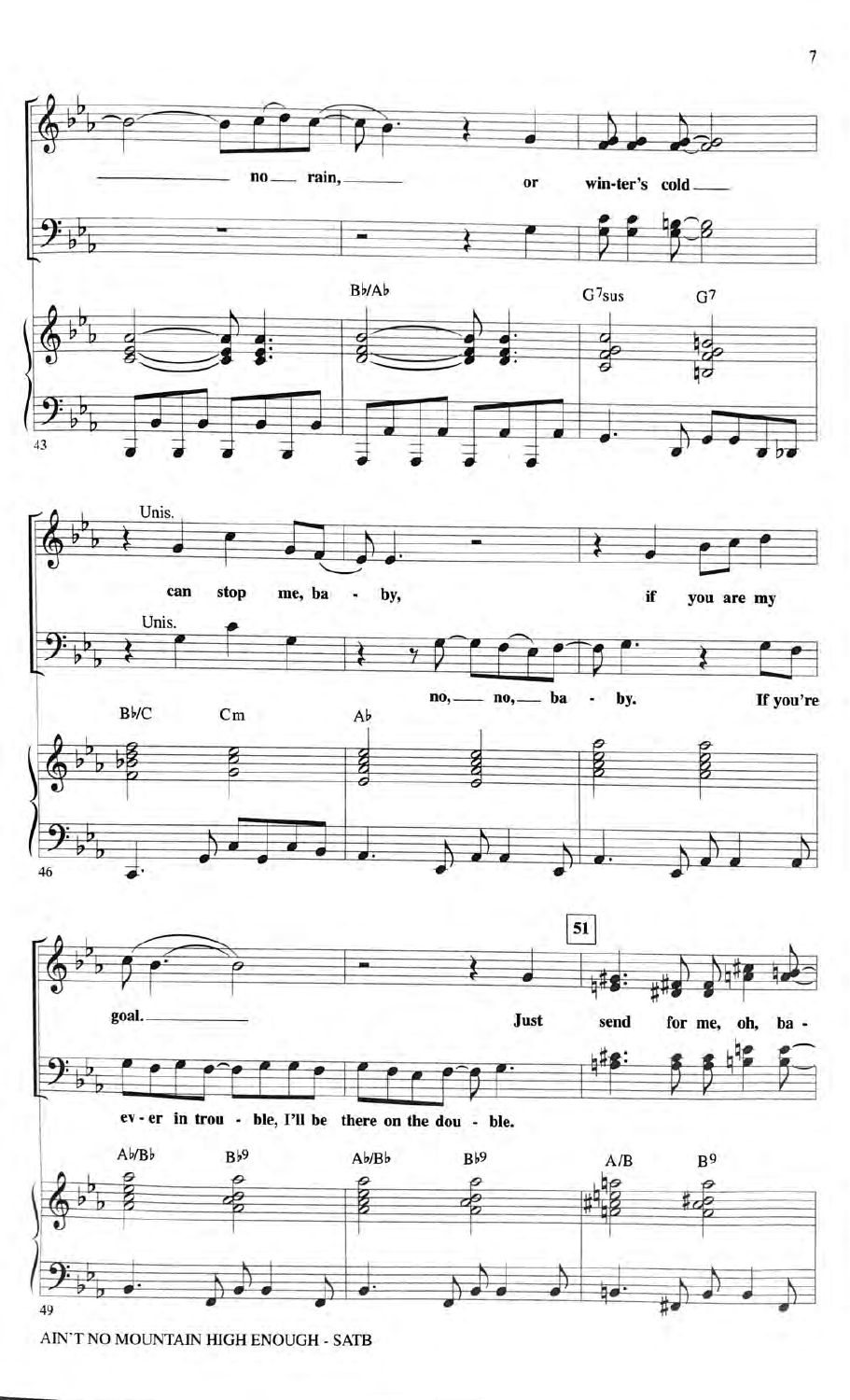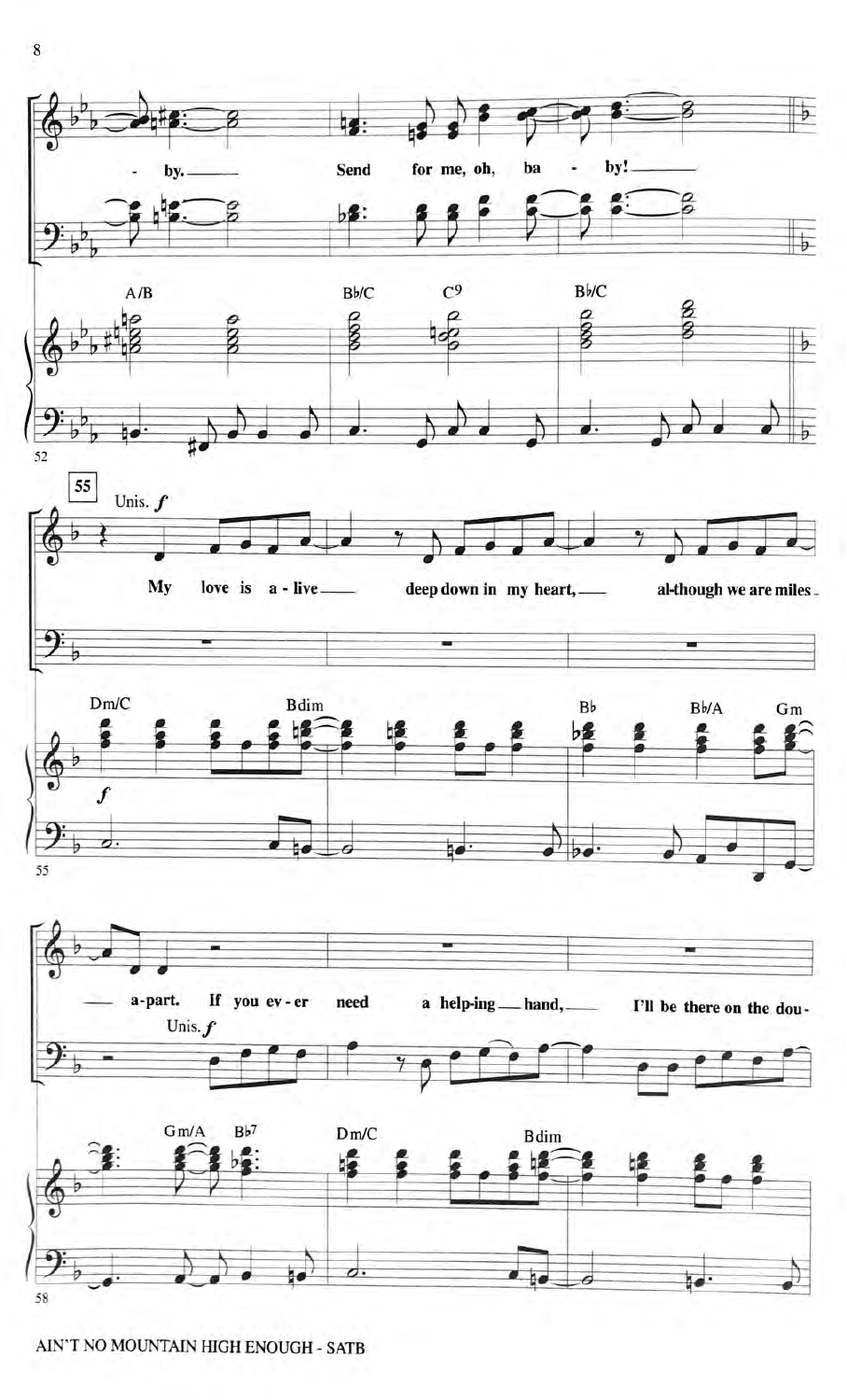

AIN'T NO MOUNTAIN HIGH ENOUGH - SATB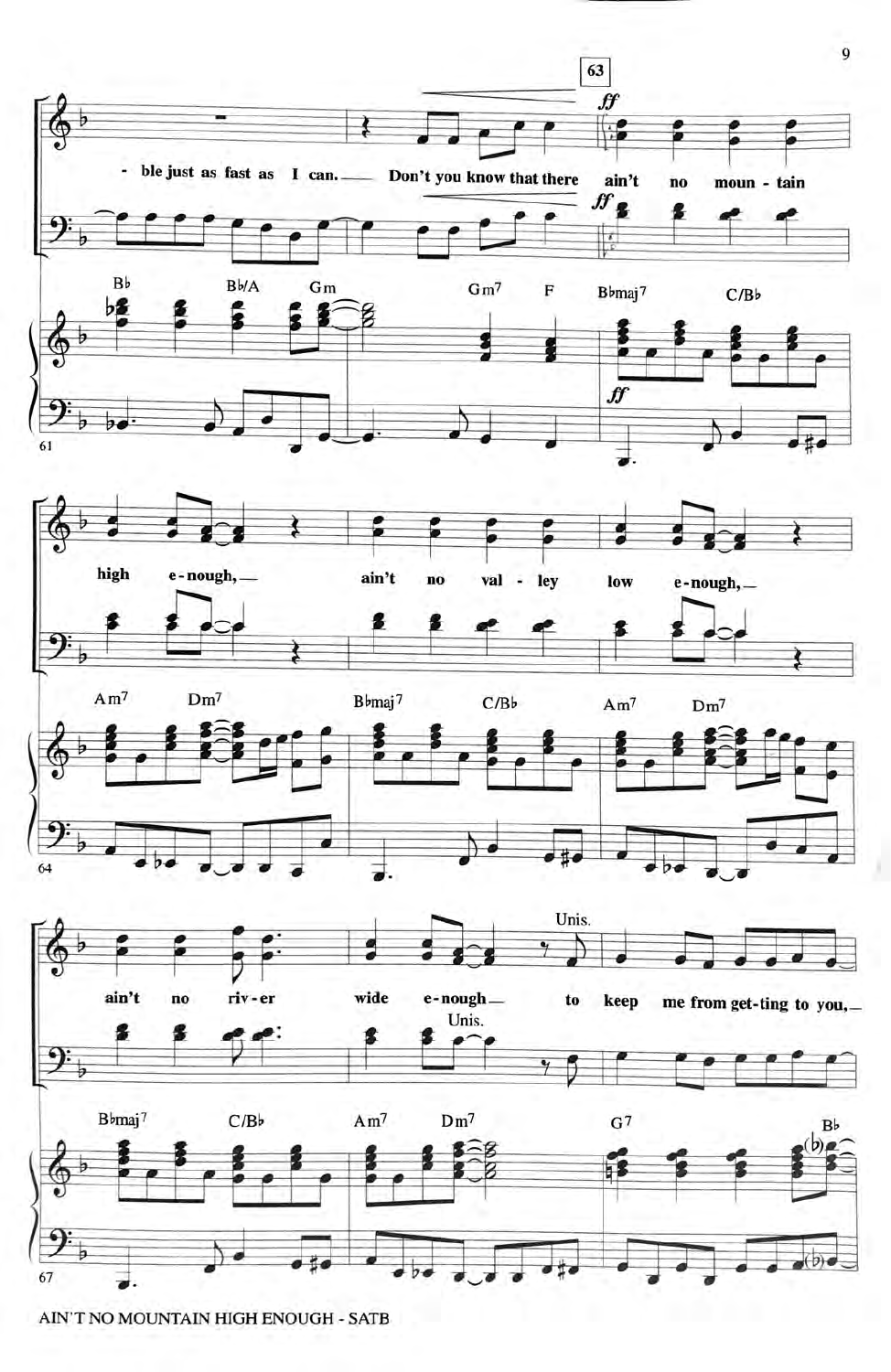

AIN'T NO MOUNTAIN HIGH ENOUGH - SATB